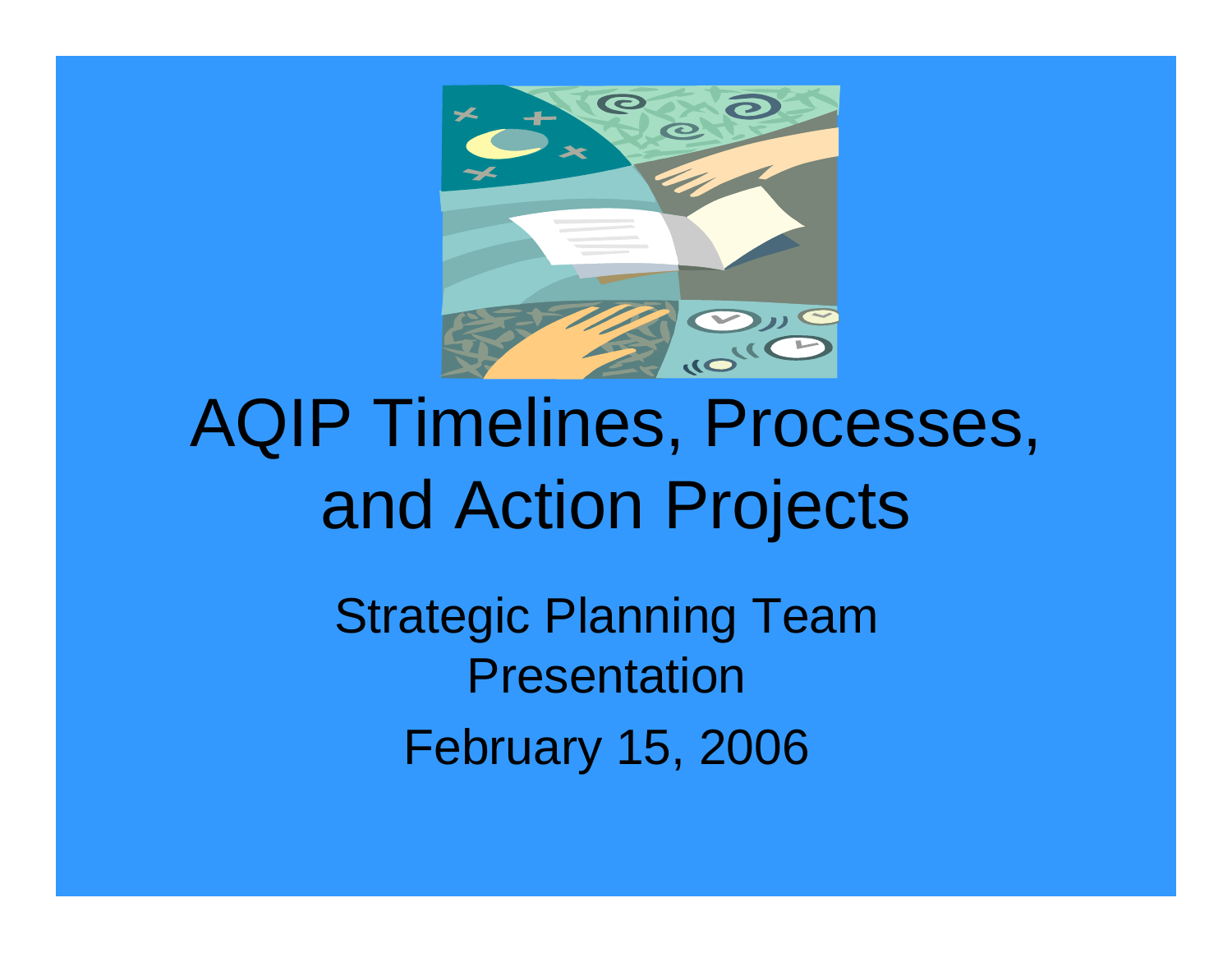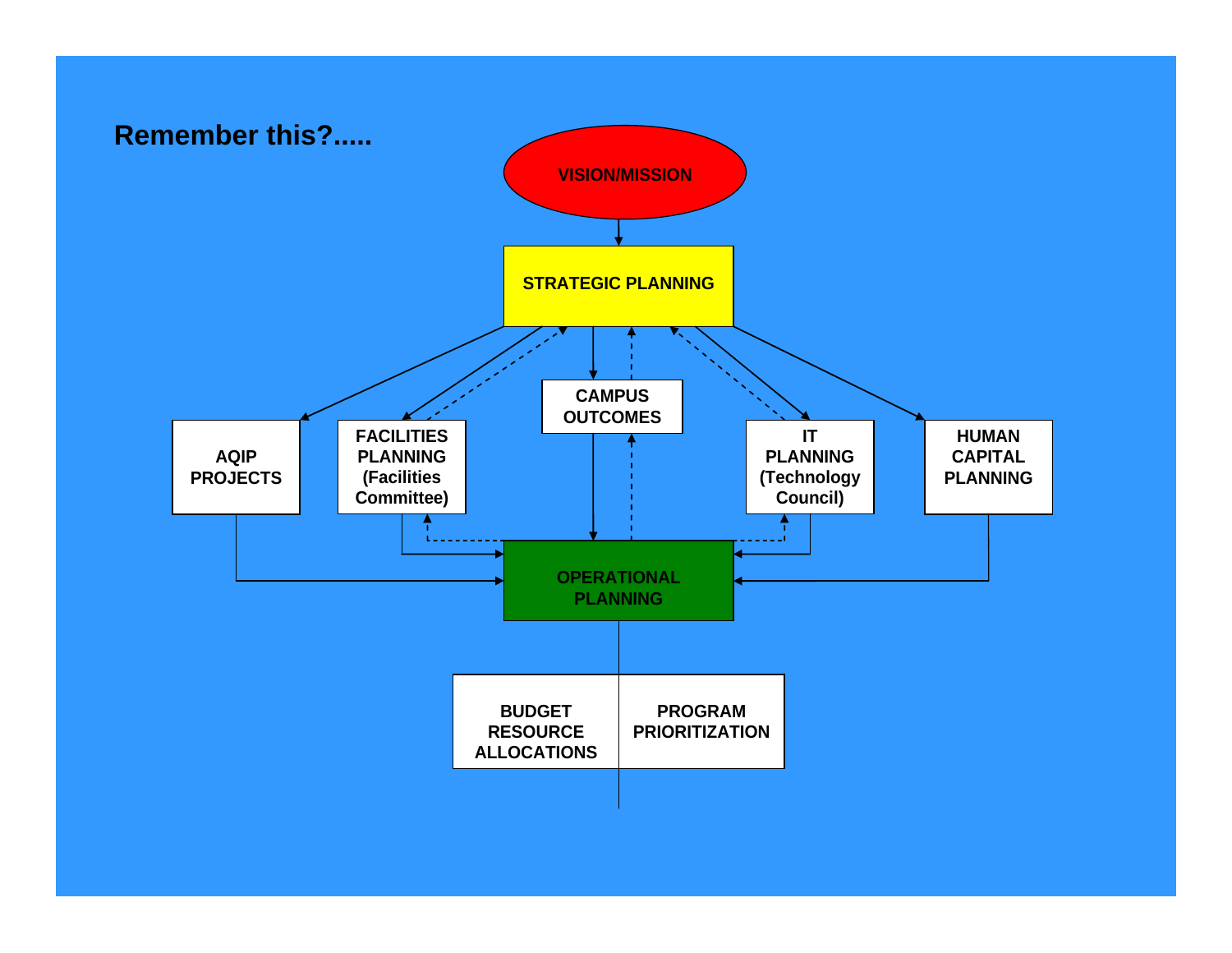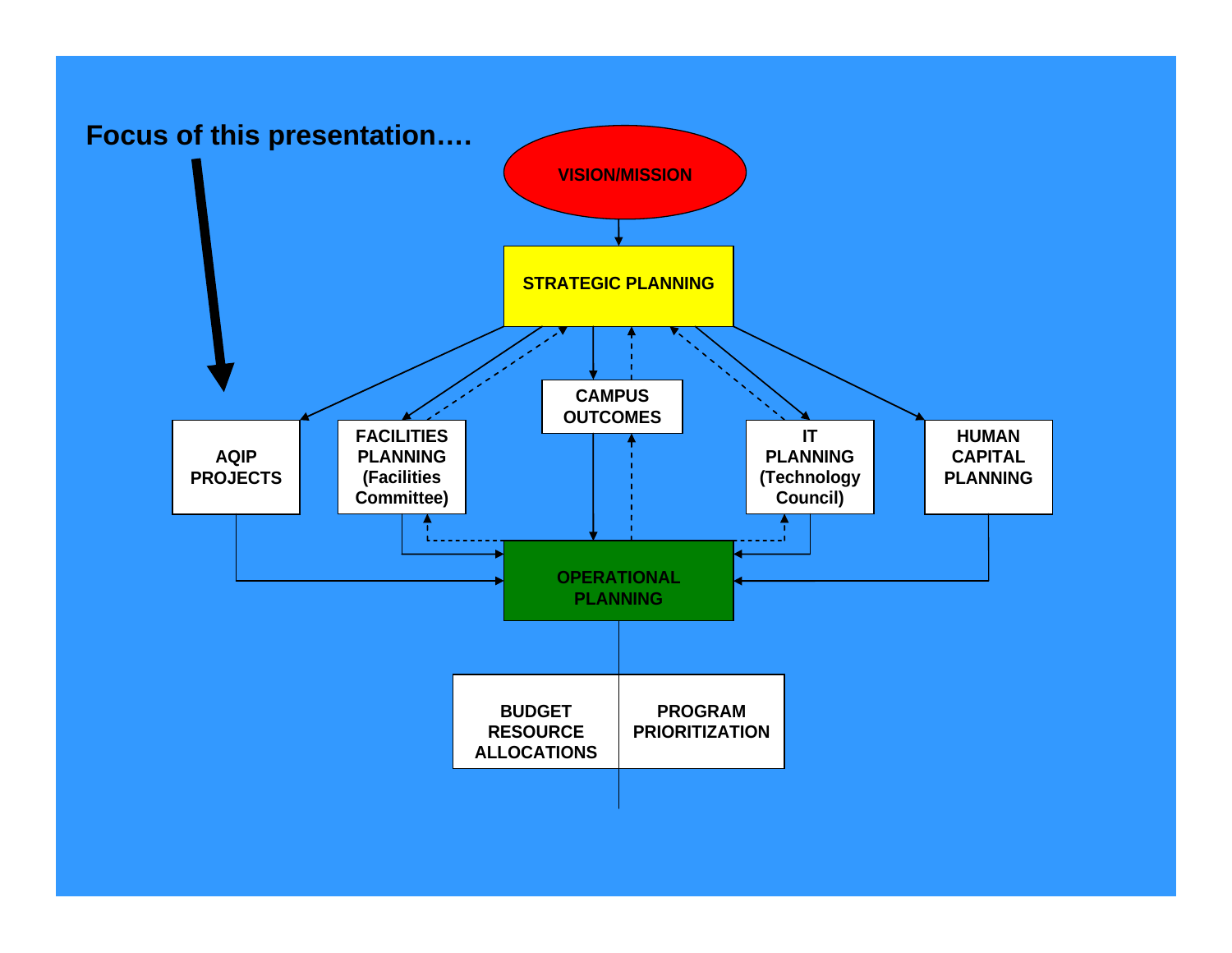$\bullet$ **A**cademic

•**Q**uality

•**I**mprovement

•**P**rocess



**Although there is no U in AQIP, we need U to help!**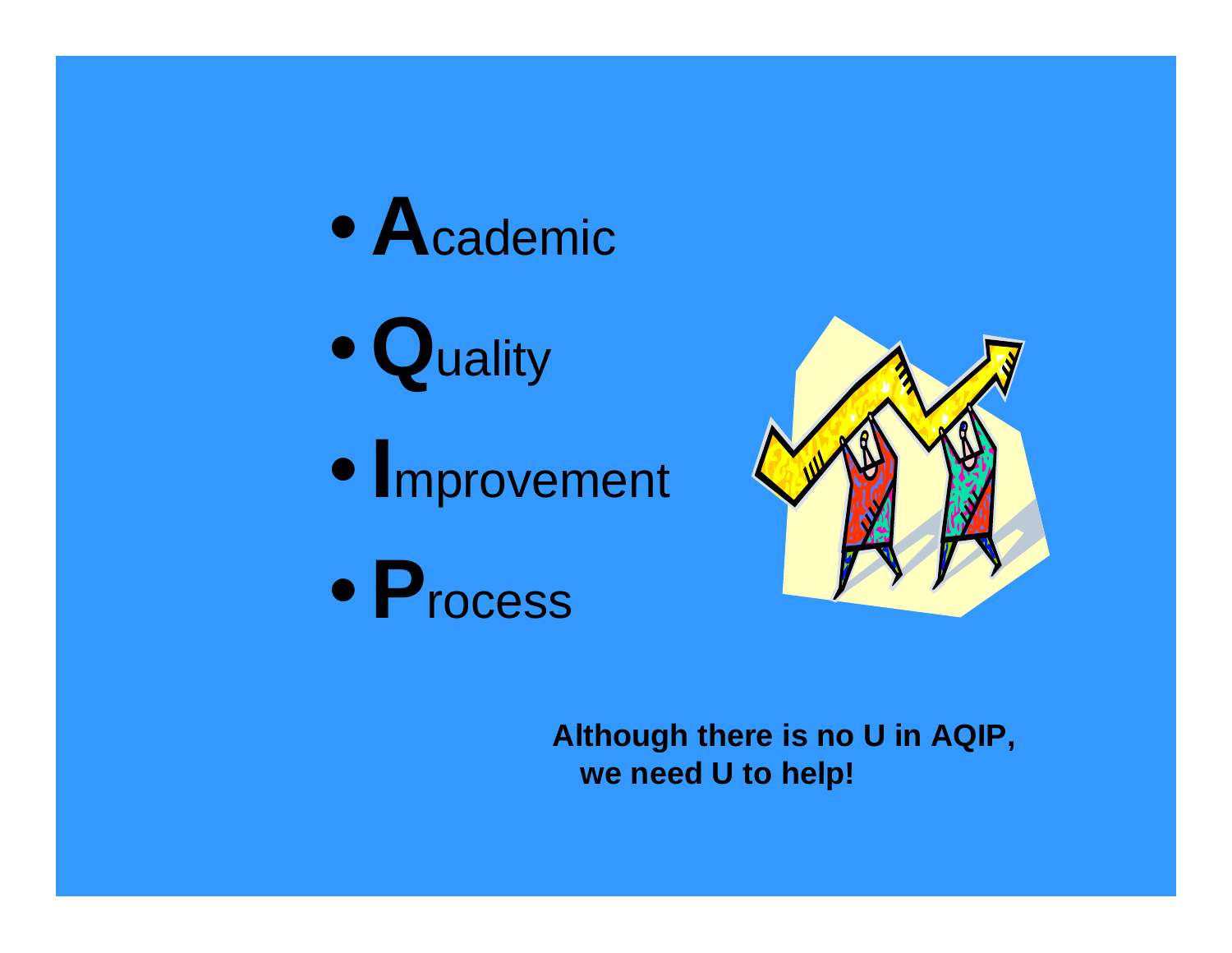**Quality Improvement/Assurance Process with 3 Cycles**

**1. Action**—3-4 Action Projects (one year cycle)

**2. Strategy**—Systems Portfolio (four year cycle)



**3. Accreditation**—Check up visit and reaffirmation of accreditation(seven year cycle)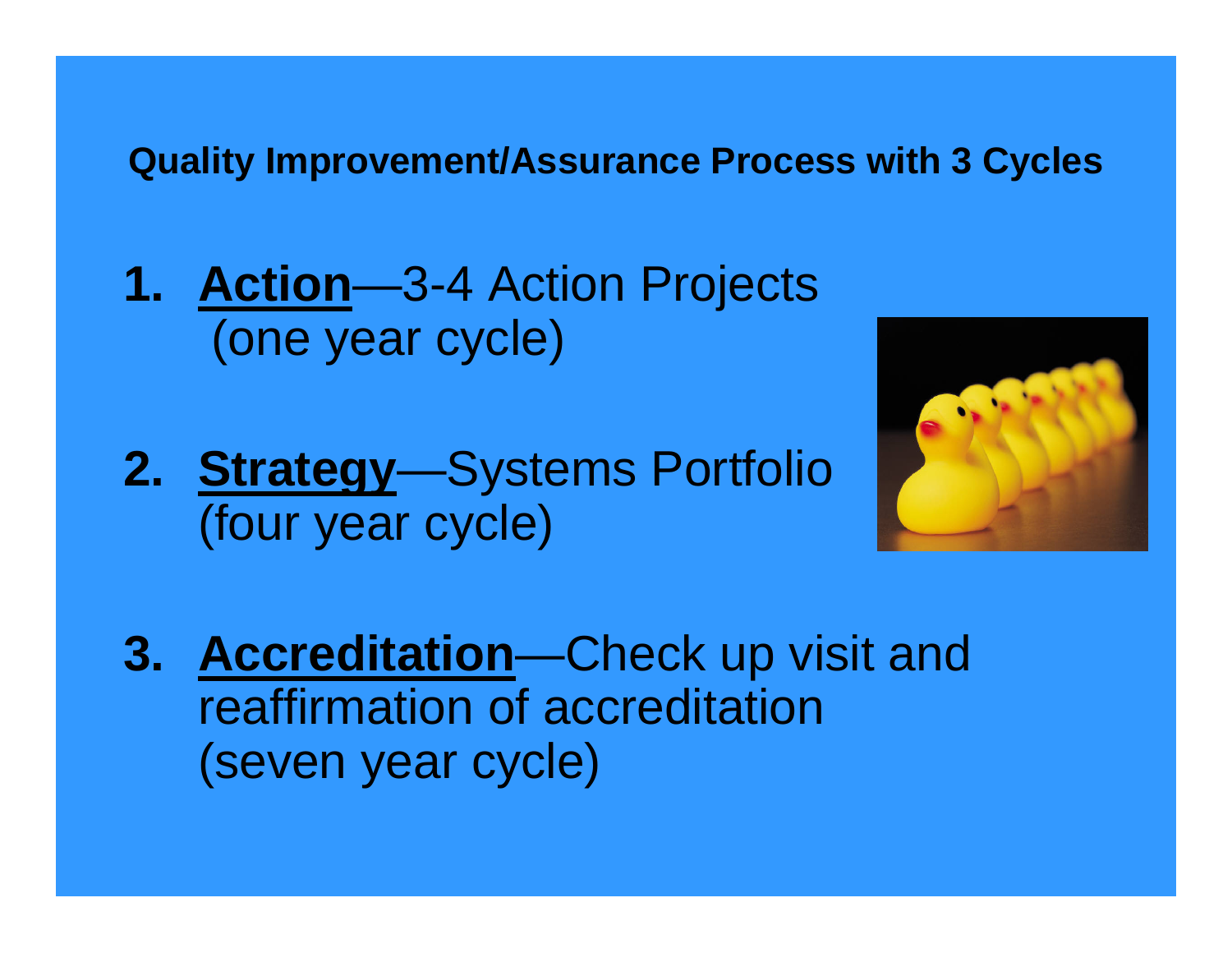### Where we are……

- **Action**
	- **Projects to be retired this year**:
		- Increase the Technological Capabilities of Faculty, Staff, and Administrators
		- Intervention for First Year Students: The Freshman **Experience**
		- Beyond the Freshman Year: Improving Academic and Career Advising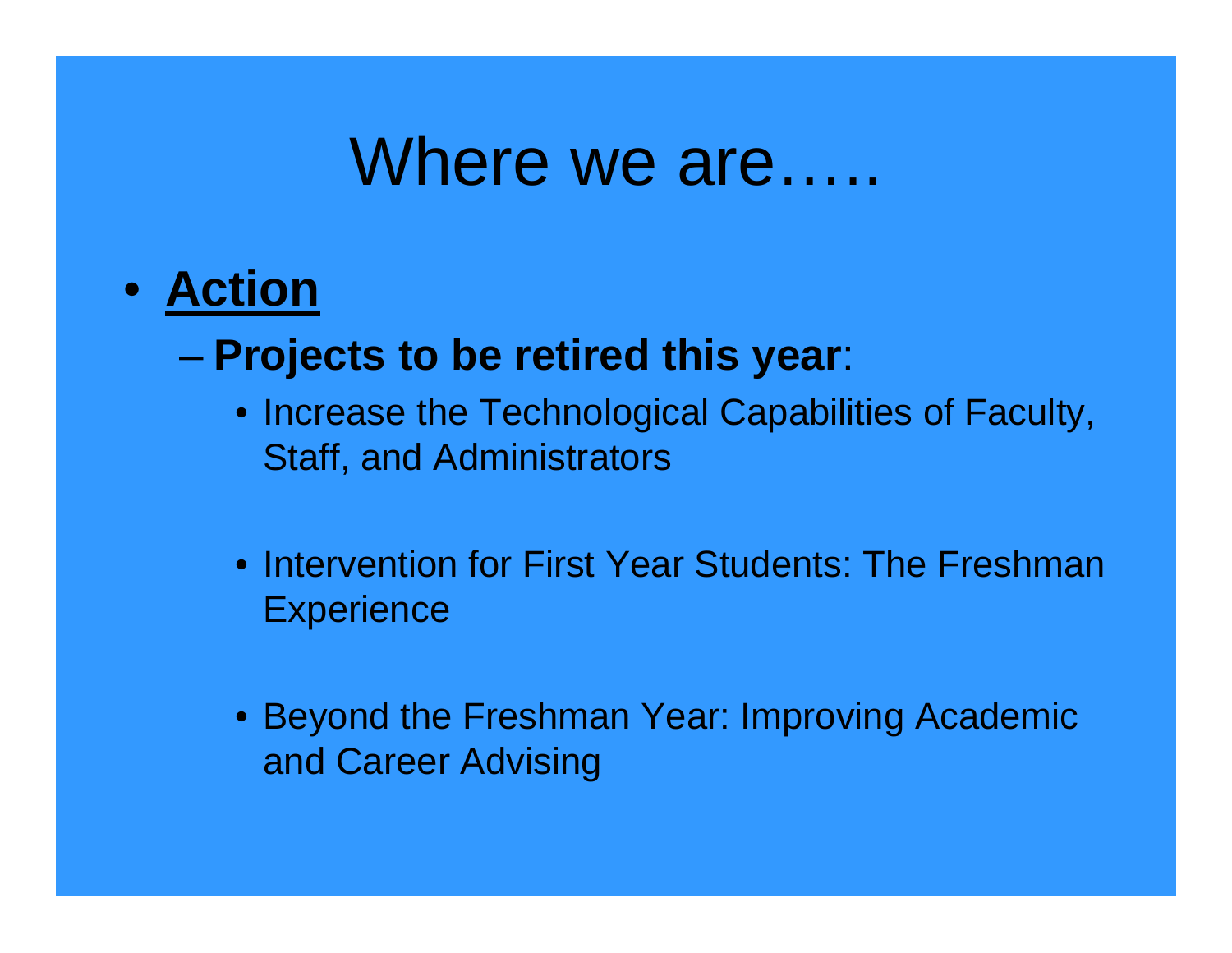### Where we are…..

#### • **Action**

- **Projects to be started this year must be posted by April 1 and updated by September 14**:
	- General Education Reform: Enhancing Student Learning Outcomes
	- A Commitment to Diversity: Campus Climate, Students, Faculty, and Administration
	- Student-Centered Decision Making: Implementing a Service Philosophy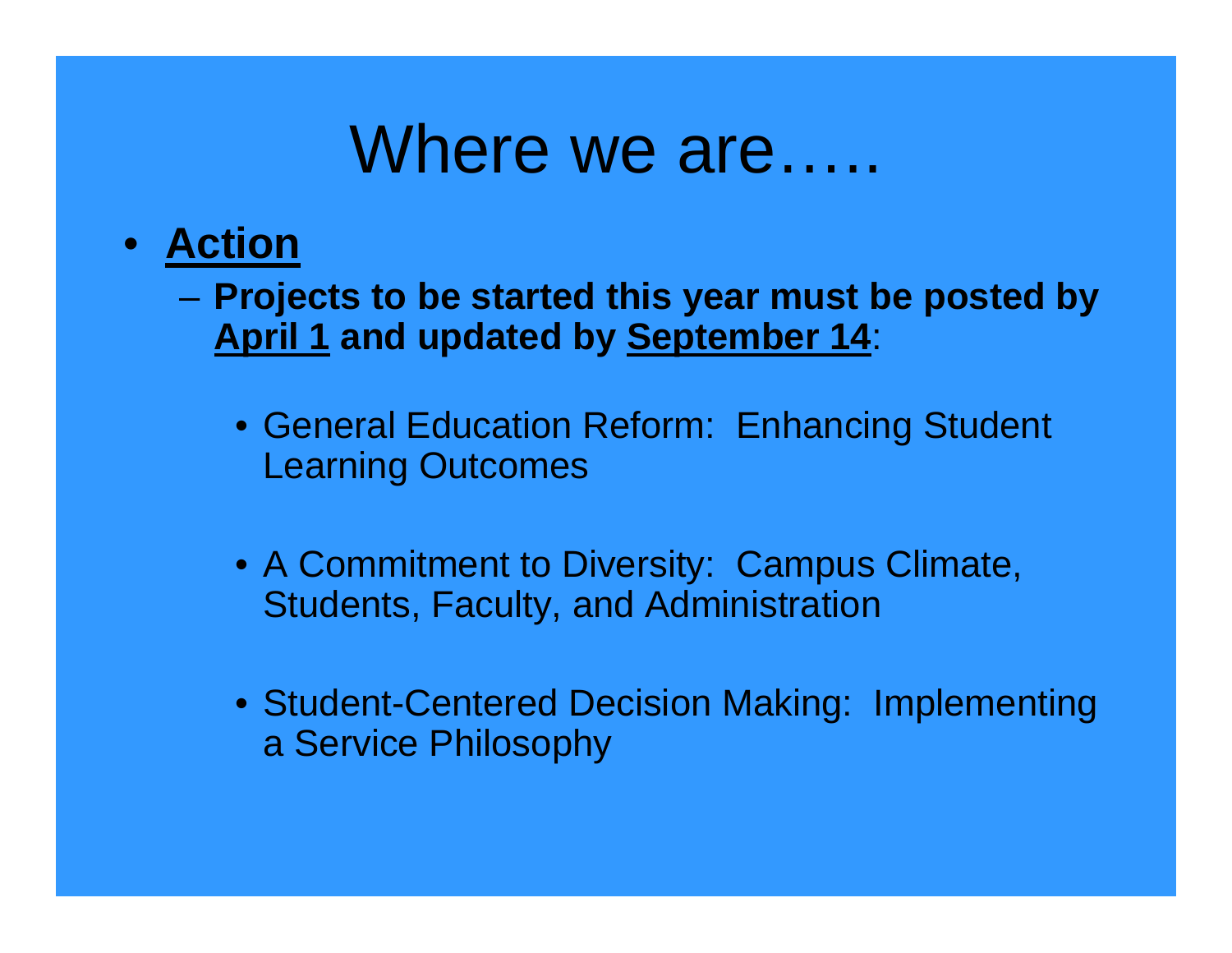#### Where we are……

• **Strategy Systems Portfolio** 



- Submitted in **November 2005**
- Feedback from AQIP will come in **March 2006**
- Update of Portfolio will occur in **May and October/November 2006**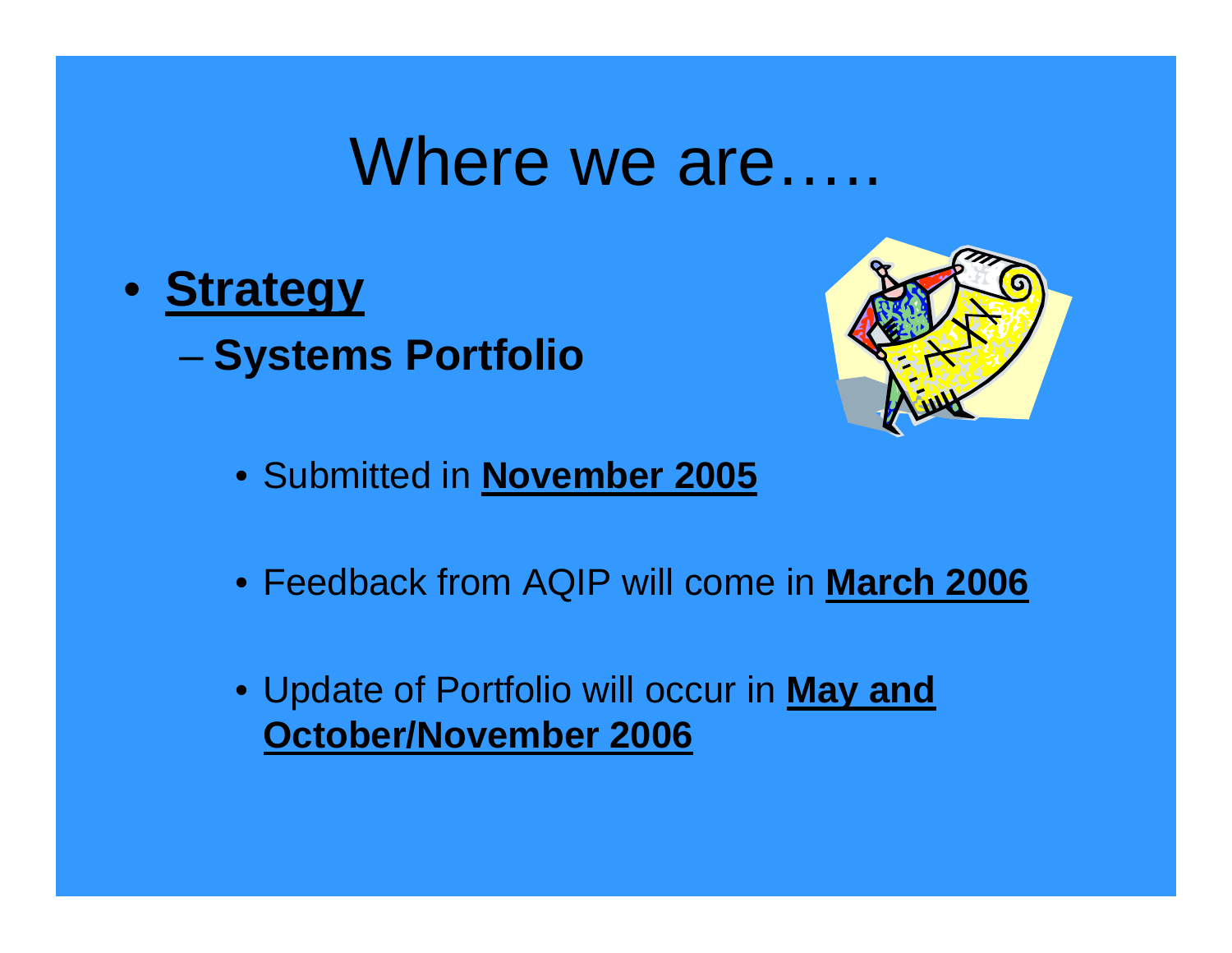# Indiana University Northwest's Systems Portfolio

- Begins with Organizational Overview
- 9 AQIP Categories
	- **Context for Analysis**
	- Processes
	- Results
	- **Improvement**
	- \* Most likely feedback will focus on processes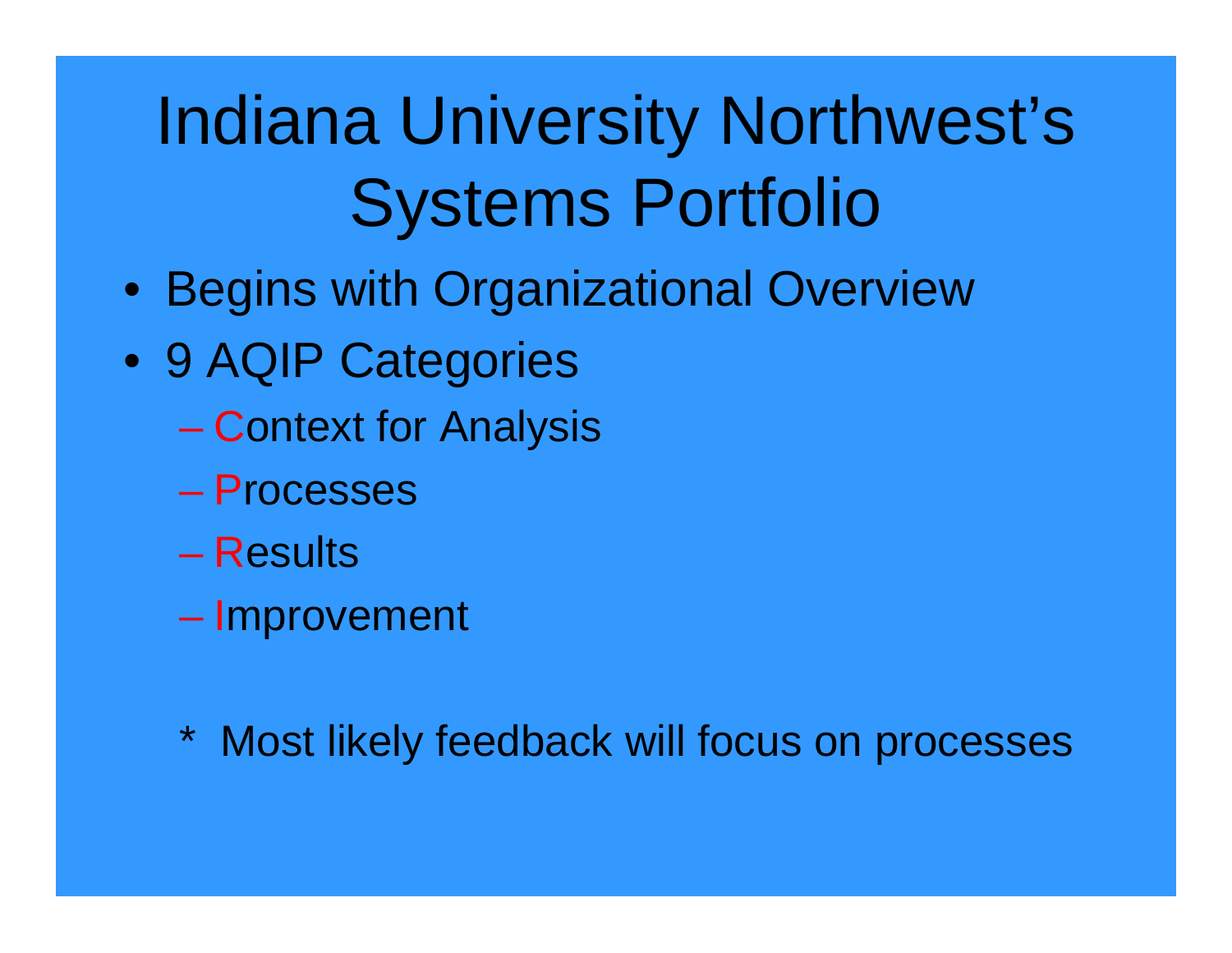- **Action Projects**
	- Project Leaders will review/update
	- Plan/process for continuously updating

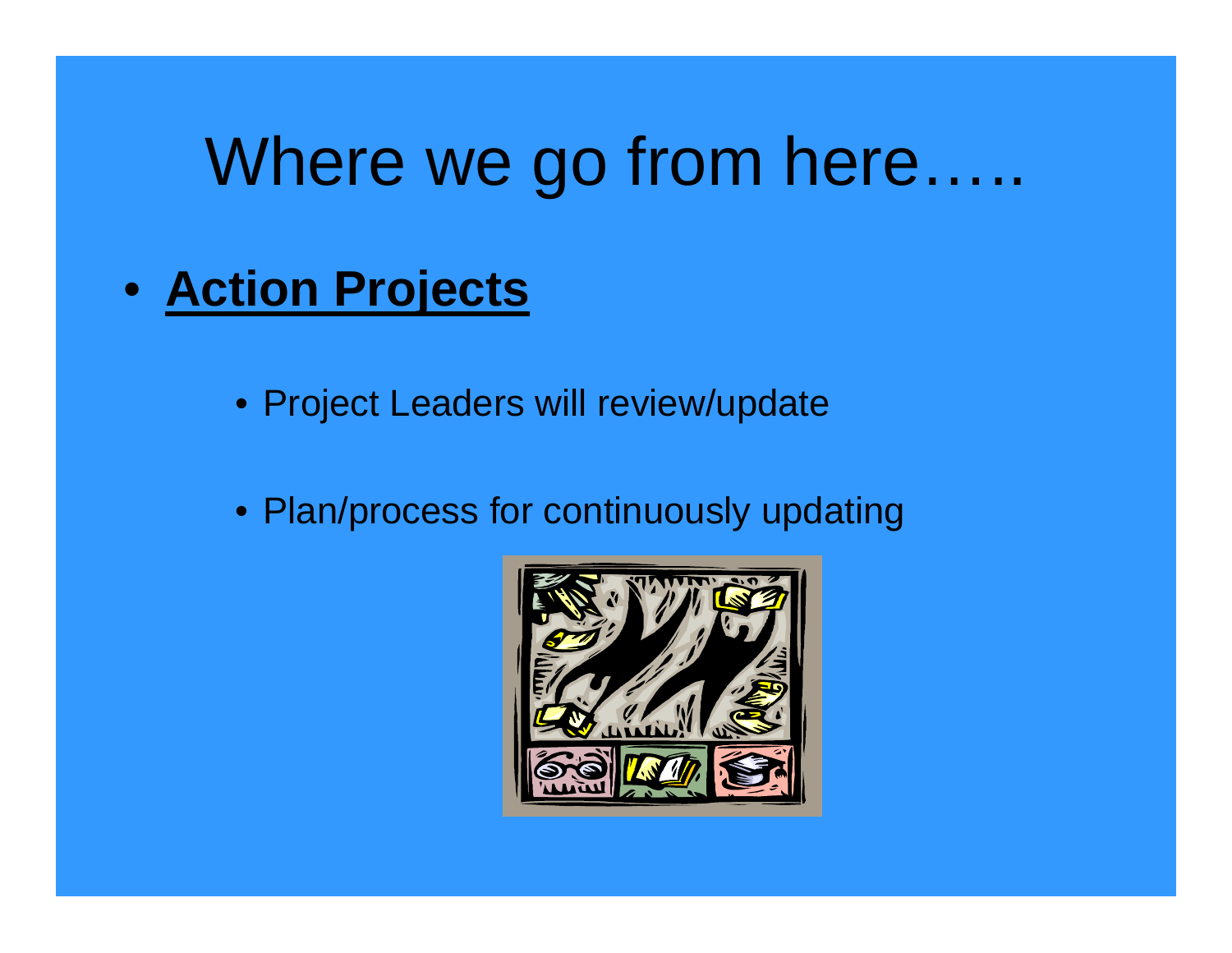- **Review of Feedback**
	- AQIP Team in consultation with the VCAA will review/respond
	- Process for responding
	- Plan/process for continuously updating the portfolio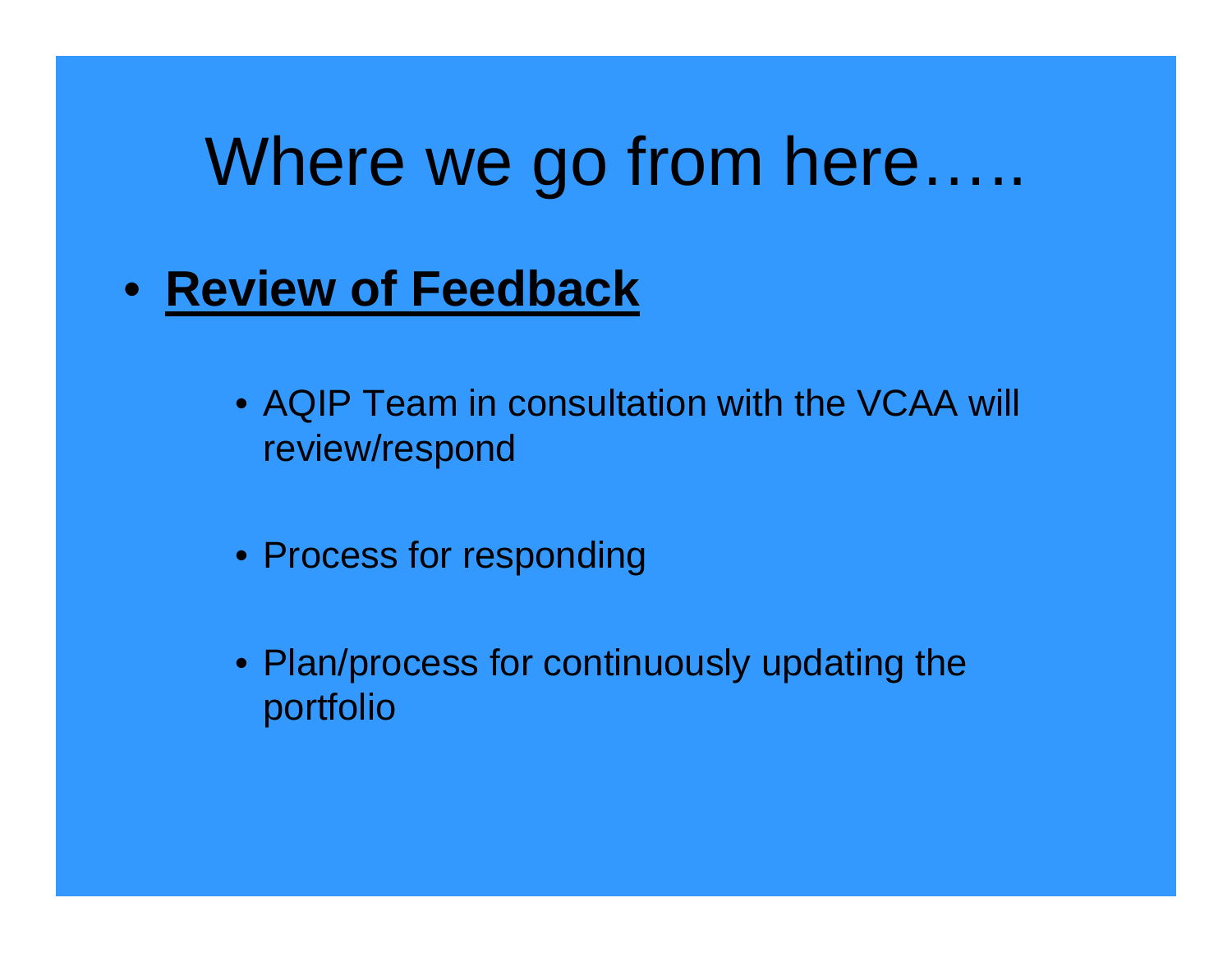#### Handling Systems Portfolio Feedback from AQIP Reviewers (March 2006)

- •Campus analyzes & decides where to focus efforts
- $\bullet$ Campus initiates activities and processes to improve
- No formal response to AQIP required unless there are accreditation issues
- Address how to integrate AQIP feedback into campus's processes & receive input from other campuses at the Fall Strategy Forum
- Post our new Action Projects as planned, but be prepared to add a fourth based on feedback (as necessary) & keep Action Projects shorter in duration until we receive the feedback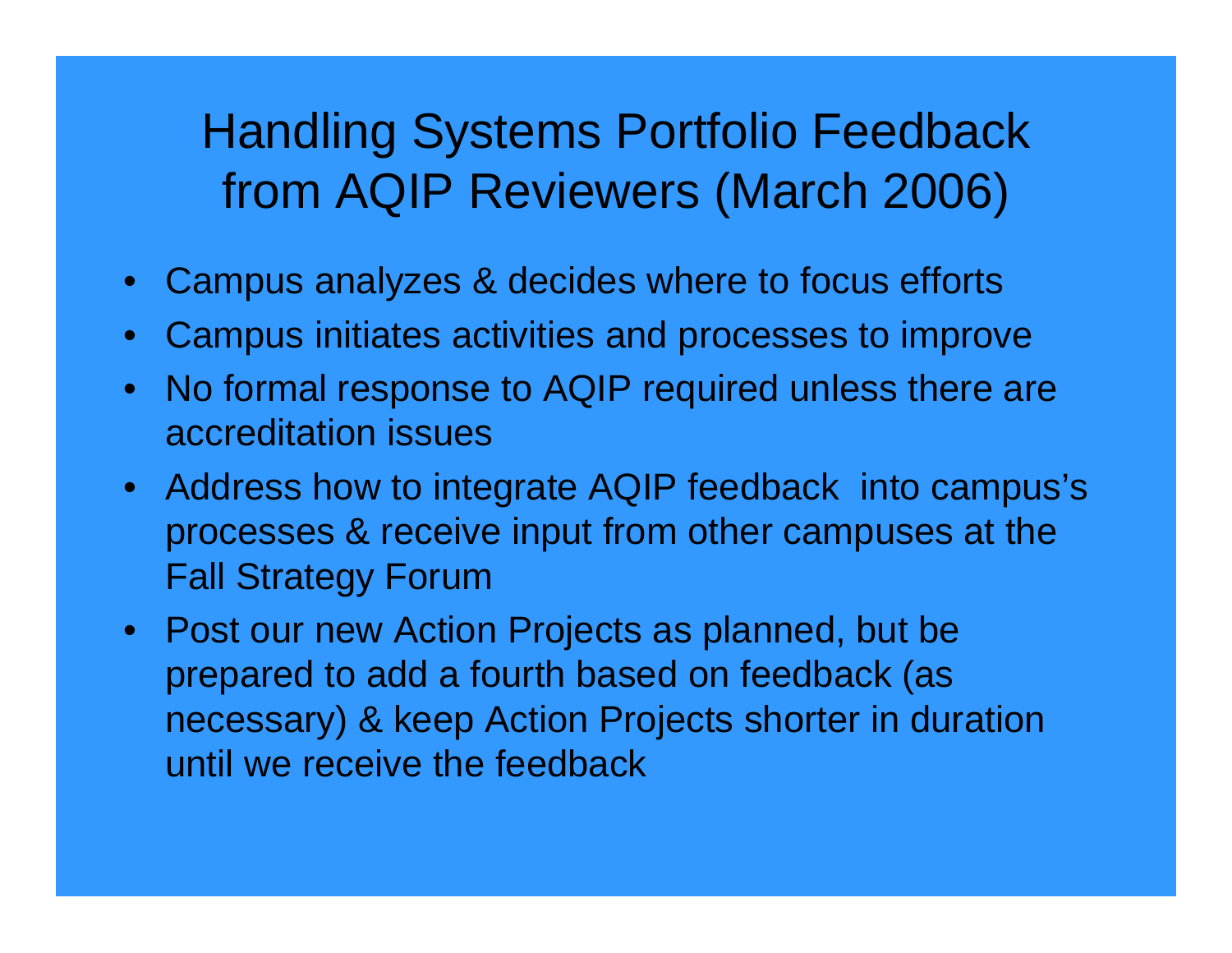#### • **Accreditation**

–**Quality Check up**

- Spring **(Jan-June) 2007**
- "Condensed" site visit--2 or more days
- Clarification, verification, compliance, & commitment
- Followed by reaffirmation of accreditation in 2009